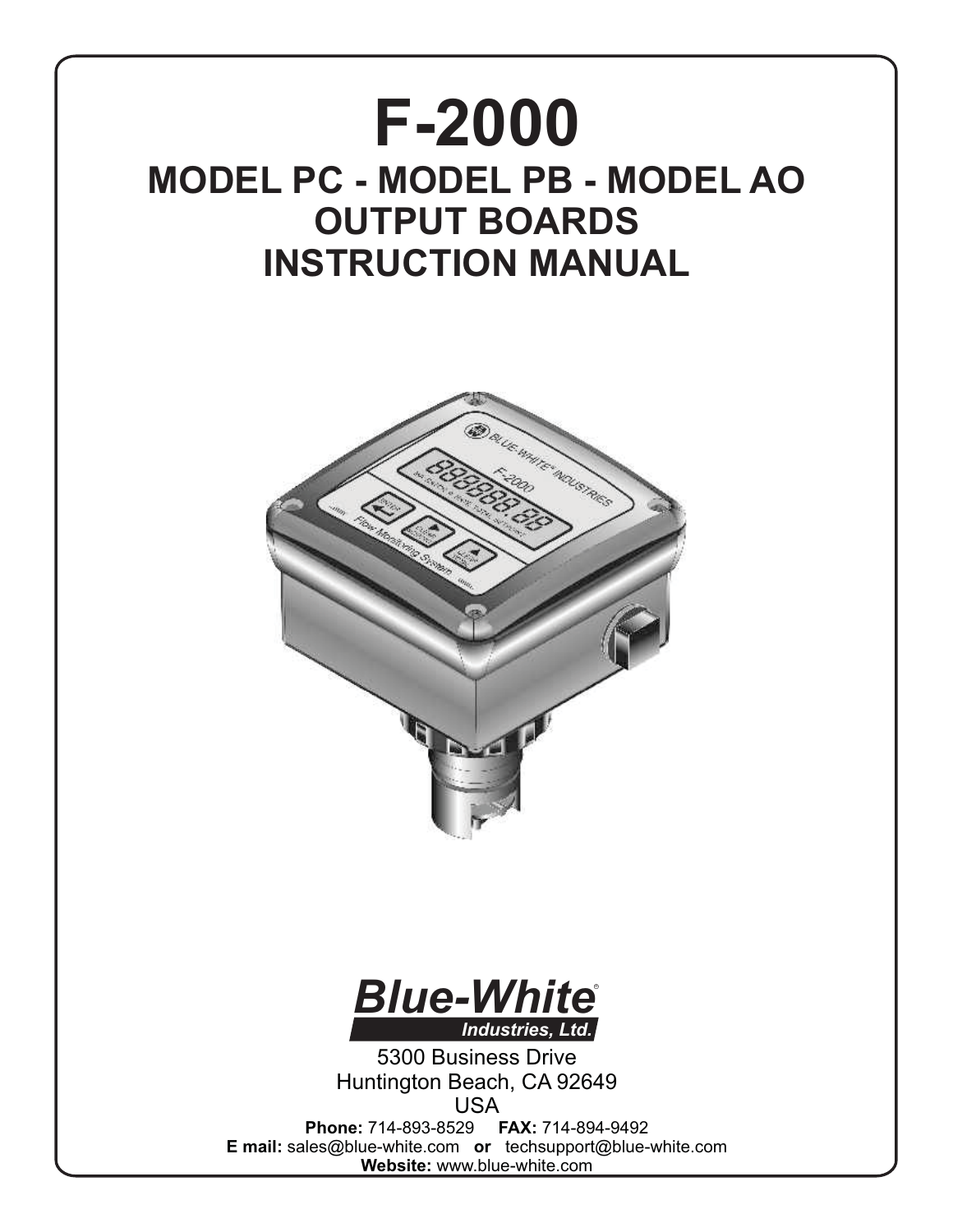### **1.0 F-2000 Electrical Wiring Connections**

### *1.1Enclosure knock-out Instructions*



*Notes:*  For the large liquid-tight connector (3/4" Knock-out), the acceptable cable diameter is between .200 - .394 in (5.1 - 10.0 mm).

For the small liquid-tight connector (½"Knock-out), the acceptable cable diameter is between .118 - .255 in (3.0 - 6.5 mm).

### *1.2Optional Circuit Board Installation*

#### **CAUTION: DISCONNECT POWER SOURCE BEFORE SERVICING.**

- 1. Carefully align optional board's Pin Header with the Pin Header socket located on the main circuit board.
- 2. Press firmly into place.
- 3. Secure the board with the two screws provided.

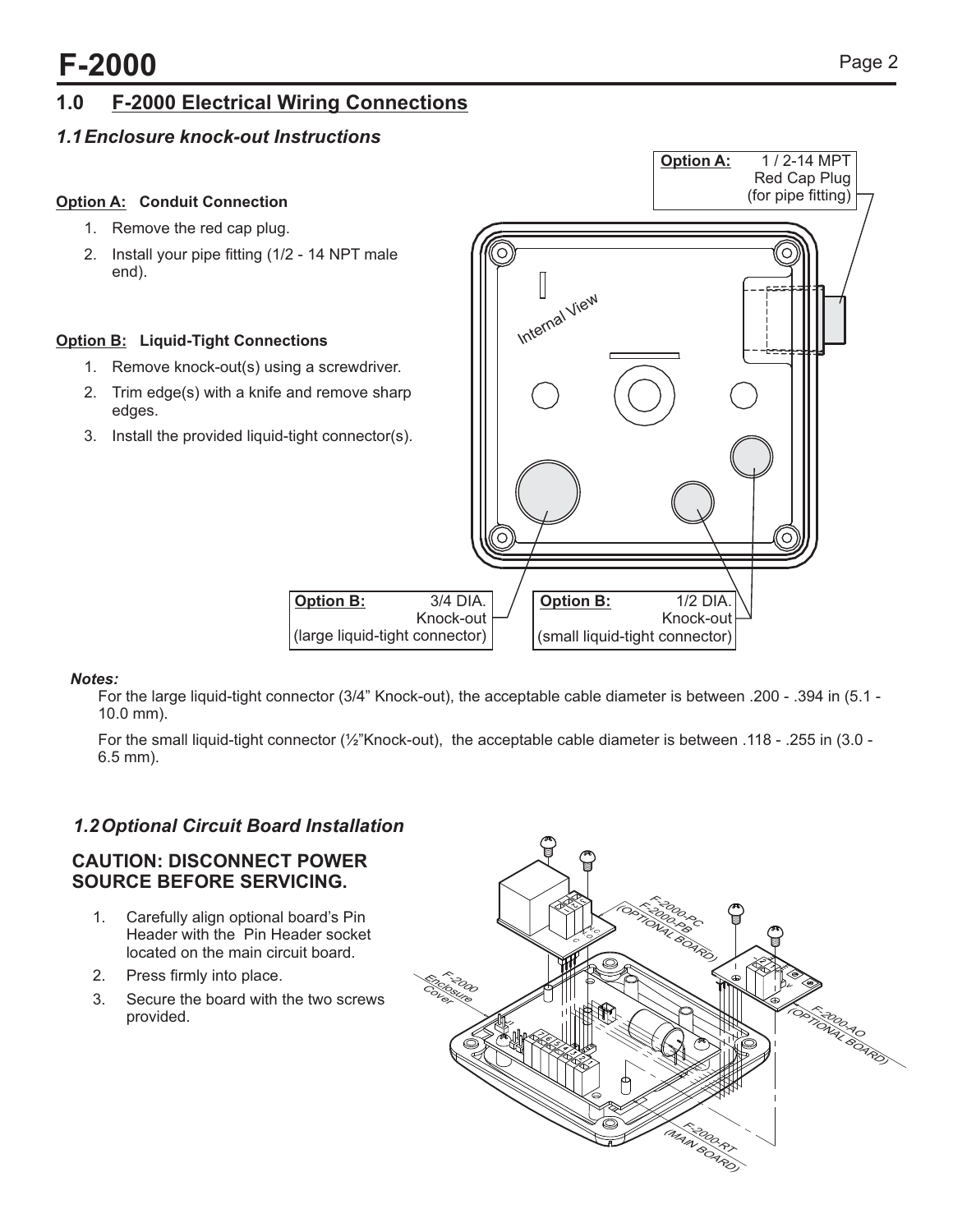### *1.3Model RT Circuit Board Wiring*

### **CAUTION: DISCONNECT POWER SOURCE BEFORE SERVICING.**

#### **Jumper Configuration**

| <b>Jumpers</b>                       | <b>Function</b>                                                            |
|--------------------------------------|----------------------------------------------------------------------------|
| J1 Installed                         | Battery Input (4 - 1.5 VDC, AA Cells)                                      |
| J1 Left Open<br>40                   | Plug-In Transformer (115 VAC / 15 VDC, 220 VAC / 15 VDC, 230 VAC / 15 VDC) |
| TITT I<br>J2 Installed               | Front Panel Programming is Disabled                                        |
| ITITI.<br>J2 Left Open               | Front Panel Programming is Enabled (factory default)                       |
| J3 Installed and J4 Left Open        | <b>Hall Effect Sensor Input</b>                                            |
| A T<br>J3 Left Open and J4 Installed | <b>AC Coil Sensor Input</b>                                                |

#### **Terminal Configuration**

|                                    | Terminal l    | <b>Function</b>                                                                                                  |
|------------------------------------|---------------|------------------------------------------------------------------------------------------------------------------|
| <b>Supply power</b>                | 6             | Positive (+) power input (red wire from battery pack, or black with stripe wire from 15 VDC plug-in transformer) |
| input                              | 5             | Ground (-) power input (black wire from battery pack or 15 VDC plug-in transformer)                              |
| <b>AC coil sensor</b>              | 2             | Ground (-) input (black wire from coil sensor body)                                                              |
| input                              | 3             | Pulse input (yellow or red wire from coil sensor body)                                                           |
|                                    |               | Positive (+) input (red wire from hall effect sensor)                                                            |
| <b>Hall Effect</b><br>sensor input | $\mathcal{P}$ | Ground (-) input (black wire from hall effect sensor)                                                            |
|                                    | 3             | Pulse input (bare wire from hall effect sensor)                                                                  |
| <b>Open connector</b>              | 7             | NPN positive (+) signal output (Max voltage: 24VDC, Max load: 15mA, 2k ohm pull-up recommended.)                 |
| pulse output<br>(from sensor)      | 4             | NPN negative (-) signal output                                                                                   |

#### **F-2000 RT Board**

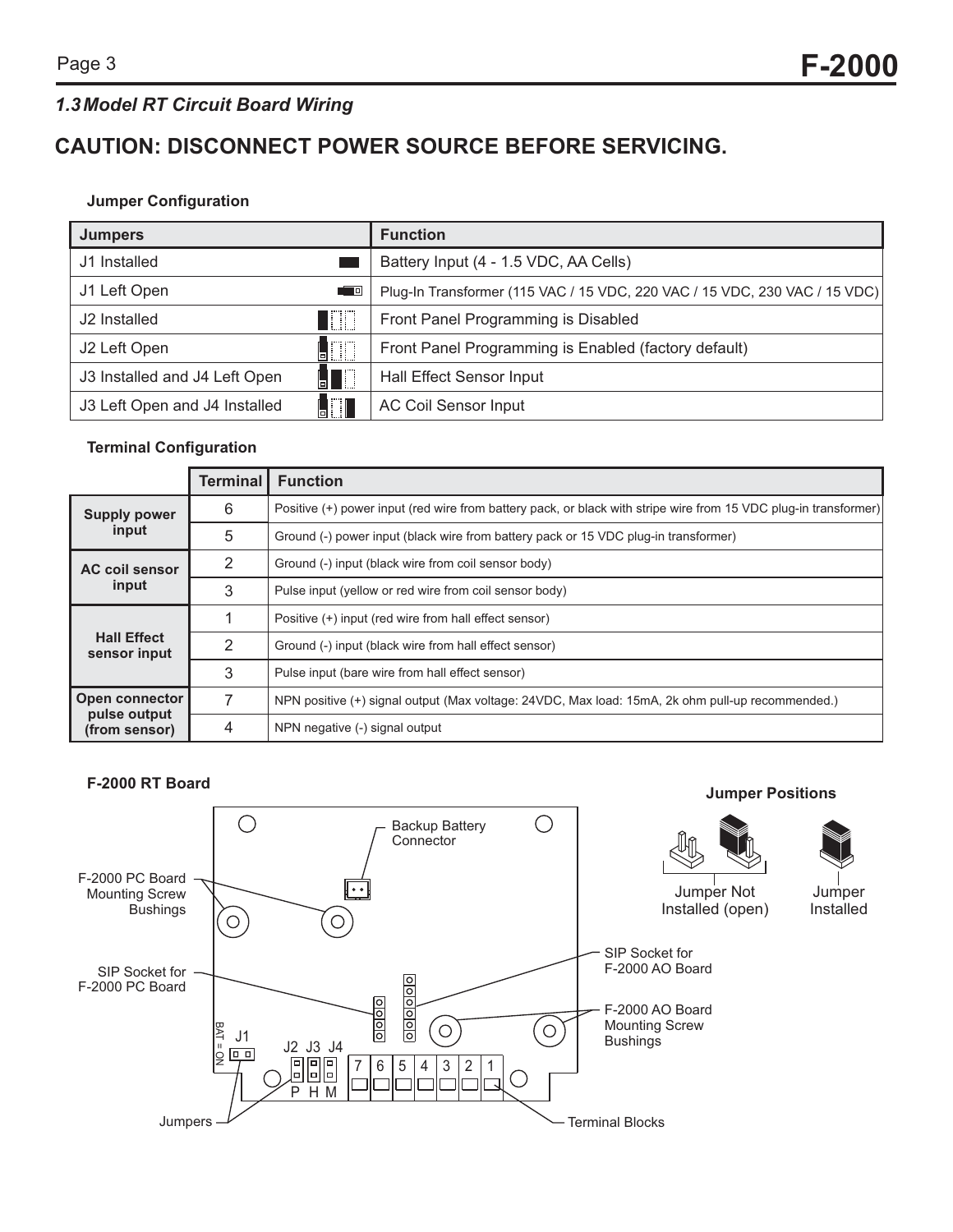1 2 3

### *1.4Model PC Circuit Board Wiring*

### **CAUTION: DISCONNECT POWER SOURCE BEFORE SERVICING.**



| Output Type: | Isolated relay SPDT (single poll double throw), NO / NC |
|--------------|---------------------------------------------------------|
| Max. Load:   | 8 amps (AC) @ 115 VAC, 220 VAC, 230 VAC                 |
|              | 7 amps (DC) @ 30 VDC (resistive load)                   |
|              | Max. Voltage: 250 VAC, 125 VDC                          |

### *1.5Model PB Circuit Board Wiring*

### **CAUTION: DISCONNECT POWER SOURCE BEFORE SERVICING.**



#### **Terminal Configuration**

| <b>Terminal</b> | <b>Terminal Block Connections</b> |
|-----------------|-----------------------------------|
|                 | Voltage input (+)                 |
|                 | Switched output (NO/NC)           |
|                 | Ground (-)                        |

#### **Jumper Configuration**

|     | Jumper   Jumper Settings                                                                   |       |           |       |
|-----|--------------------------------------------------------------------------------------------|-------|-----------|-------|
| JPI | NC = Normally closed contacts<br>NO = Normally open contacts (default)                     |       | $JPIIO$ o | NC NO |
| JP2 | $IN = Internal power$<br>$EX = External power (default)$<br>Note: See above voltage limits | JP2IO |           |       |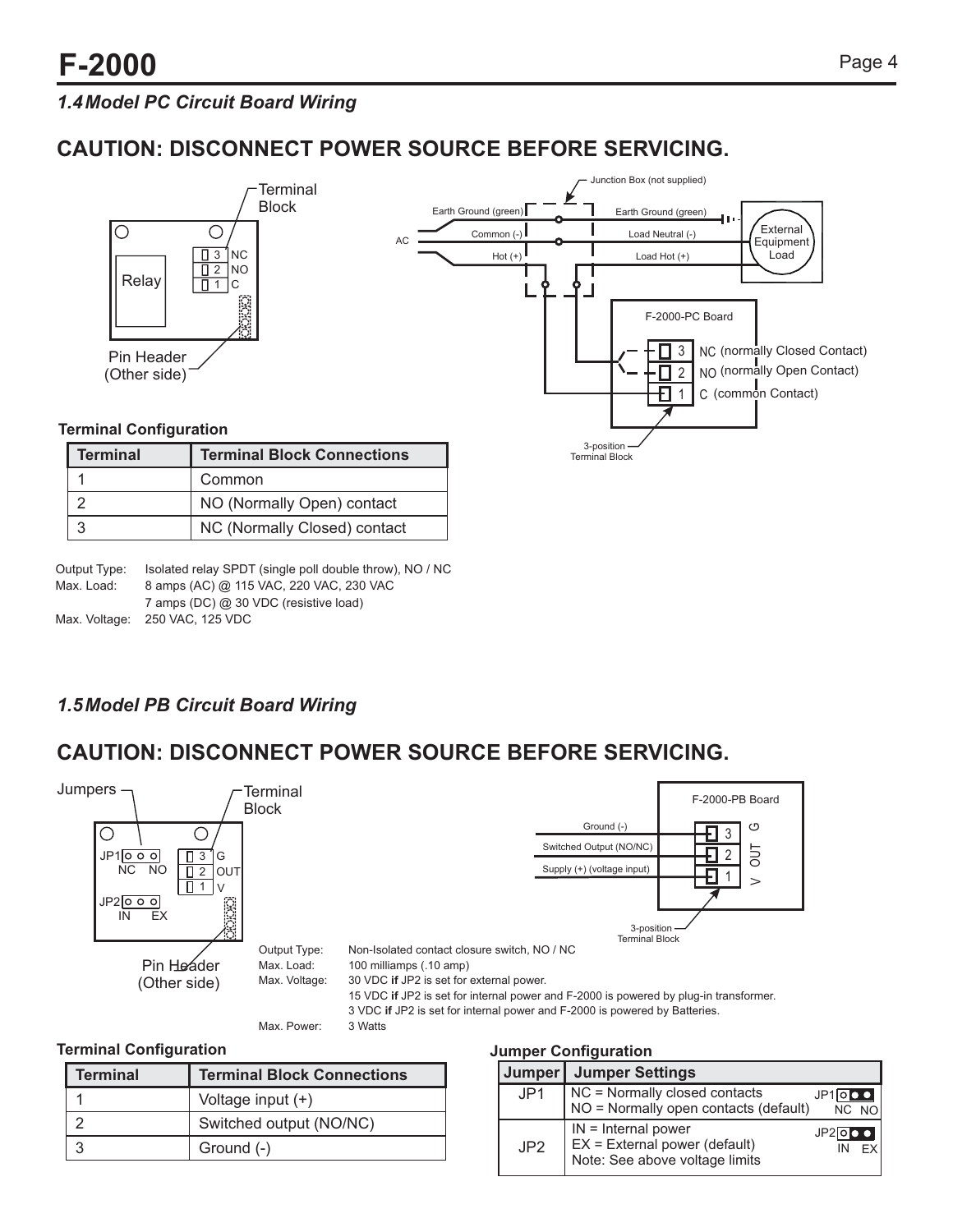### *1.6Model AO Circuit Board Wiring*

### **CAUTION: DISCONNECT POWER SOURCE BEFORE SERVICING.**

#### **Jumper Configuration**

| Output        | <b>Jumper Settings</b>                                                                                                                  |  |  |
|---------------|-----------------------------------------------------------------------------------------------------------------------------------------|--|--|
| 4-20 Milliamp | Connect P1 & P2 (leave P3 open) (factory<br>default), Max Load = 250 Ohms<br>P <sub>2</sub><br>$\blacksquare$ ol P3<br>$P1\blacksquare$ |  |  |
| 0-10 Volts DC | Connect P2 & P3 (leave P1 open), Max Load =<br>500 Ohms<br>P2<br>$\blacksquare$ P3                                                      |  |  |

#### **Terminal Configuration**

| <b>Terminal Number   Terminal Block Connections</b> |
|-----------------------------------------------------|
| Positive (+) Analog Output Signal                   |
| Negative (-) Analog Output Signal                   |

Output Type: Linear, Non-Isolated, powered loop. Loop resistance: 250 ohm maximum for 4-20mA output 500 ohm maximum for 0-10 V DC



### *1.7Model FHXX and FCXX Sensor wiring*

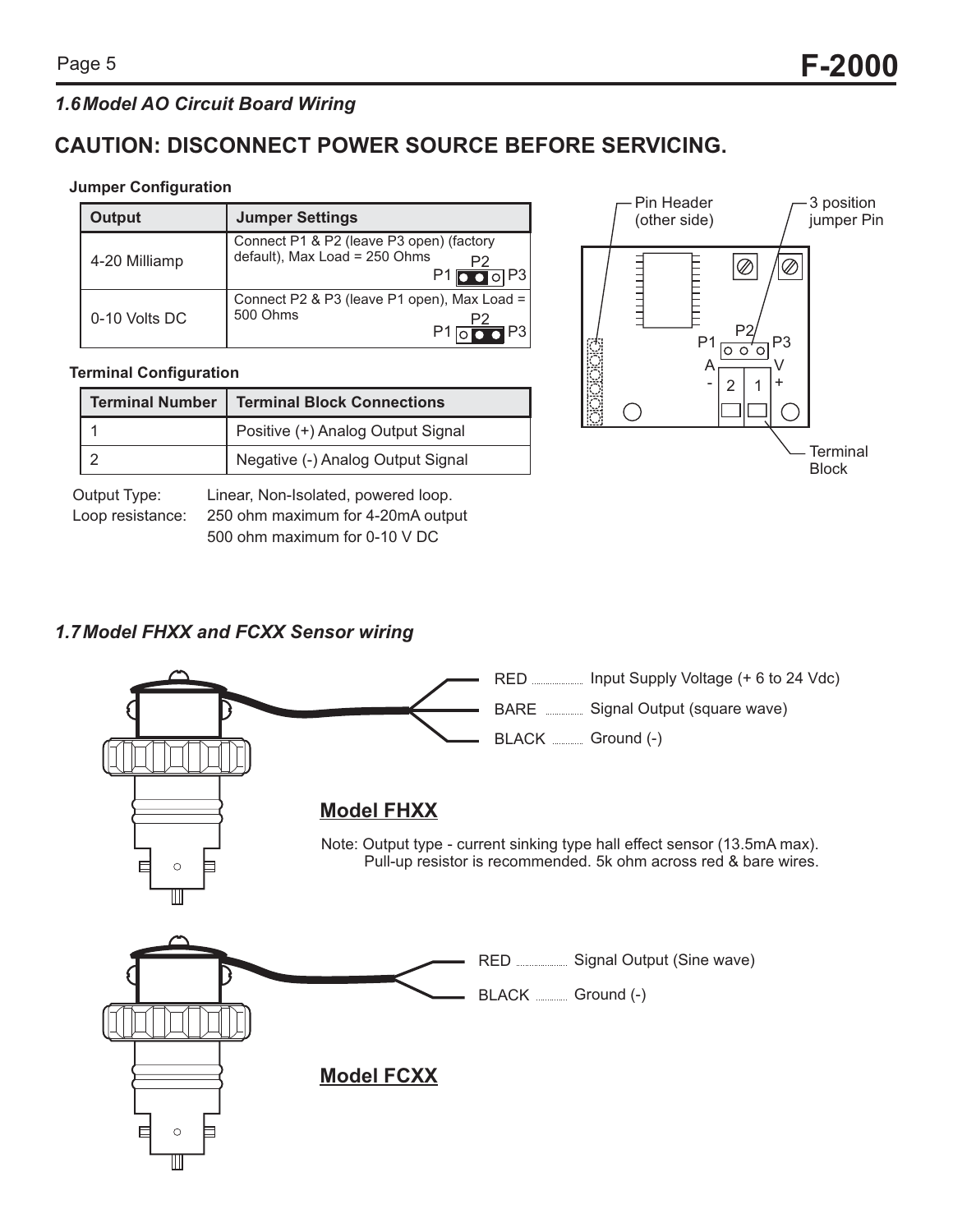### **2.0 HOW TO OPERATE THE MODEL PC and MODEL PB**

### *2.1What Was The MODEL PC and PB Designed To Do?*

In addition to the features of the MODEL RT, the model PC includes a single SPDT relay which can be used to switch an external component such as a pump, valve, alarm buzzer, etc., on and off in order to assist in the control of a process. The relay setpoints must be assigned to either the rate mode, the batch (total) mode, or turned off. **The MODEL PC cannot be battery operated**.

The MODEL PB offers all of the features of the MODEL PC but includes a contact closure switch instead of a relay and may be battery operated.

- High level flow rate alarm.
- Low level flow rate alarm.
- High and low level flow "range" alarm.
- ! Manual start or automatically timed start batch processing.
- Proportional chemical feed injector pump control.

### *2.2What Features Are Available?*

- ! All controls are front panel programmable.
- ! MODEL PC Max. switching load 8 Amp at 115 VAC, 230 VAC, 220 VAC; 7 Amp at 30 VDC (resistive load).
- MODEL PB Max. switching load 100 milliamp at 30 VDC.
- NO / NC contact.
- ! Rate alarms can be latched requiring a manual reset.
- ! Programmable "alarm release value" provides hysteresis to prevent relay flickering (see page 28).
- ! High and low range alarms can be independently programmed.
- ! Alarm delay timer temporarily silences alarms for a programmed time from 0-999 seconds.
- Independent display and resetting of batch count and batch amount.
- ! Front panel clearing of batch counts and amounts can be disabled.
- ! Turn on / off external devices, for a programmable time from 0-999 seconds per batch.

### *2.3How Do I Program The MODEL PC & PB?*

**The Model PC & PB setpoints must be assigned to either the rate mode (option 1), the batch (total) mode (option 2), or turned off (option 3).**

- **Option 1 -** Assign the setpoints to the RATE mode for applications involving the switching of external devices, such as alarms or valves, when the rate of flow is greater than or less than the programmed flow RATE value. The Model PC and PB is used to monitor flow RATE in this mode. **Example:** High or low flow rate alarms.
- **Option 2 -** Assign the setpoints to the BATCH mode for applications involving the switching of external devices such as chemical metering pumps, centrifical pumps, solenoid valves, etc., when the amount of flow is greater than or less than the programmed batch amount value. In this mode, the Model PC is used to monitor flow total. **Example:** Manual batch processing or proportional feed rate control.
- **Option 3 -** The OFF mode opens the relay contacts regardless of the flow conditions. The setpoints are not assigned.

| OPTION                  | <b>SELECTION</b> | <b>FUNCTION</b>                                                       |
|-------------------------|------------------|-----------------------------------------------------------------------|
| Option - 1<br>(page 27) | Setpoint - RATE  | Relay Setpoints are assigned to flow RATE mode.                       |
| Option - 2 (page 32)    | Setpoint - BATCH | Relay Setpoints are assigned to BATCH (accumulative or "total") mode. |
| Option - 3              | Setpoint - OFF   | Relay Setpoints are not assigned. Relay is not energized.             |

#### **SETPOINT MODE SELECTION PROGRAMMING SCREEN OPTIONS**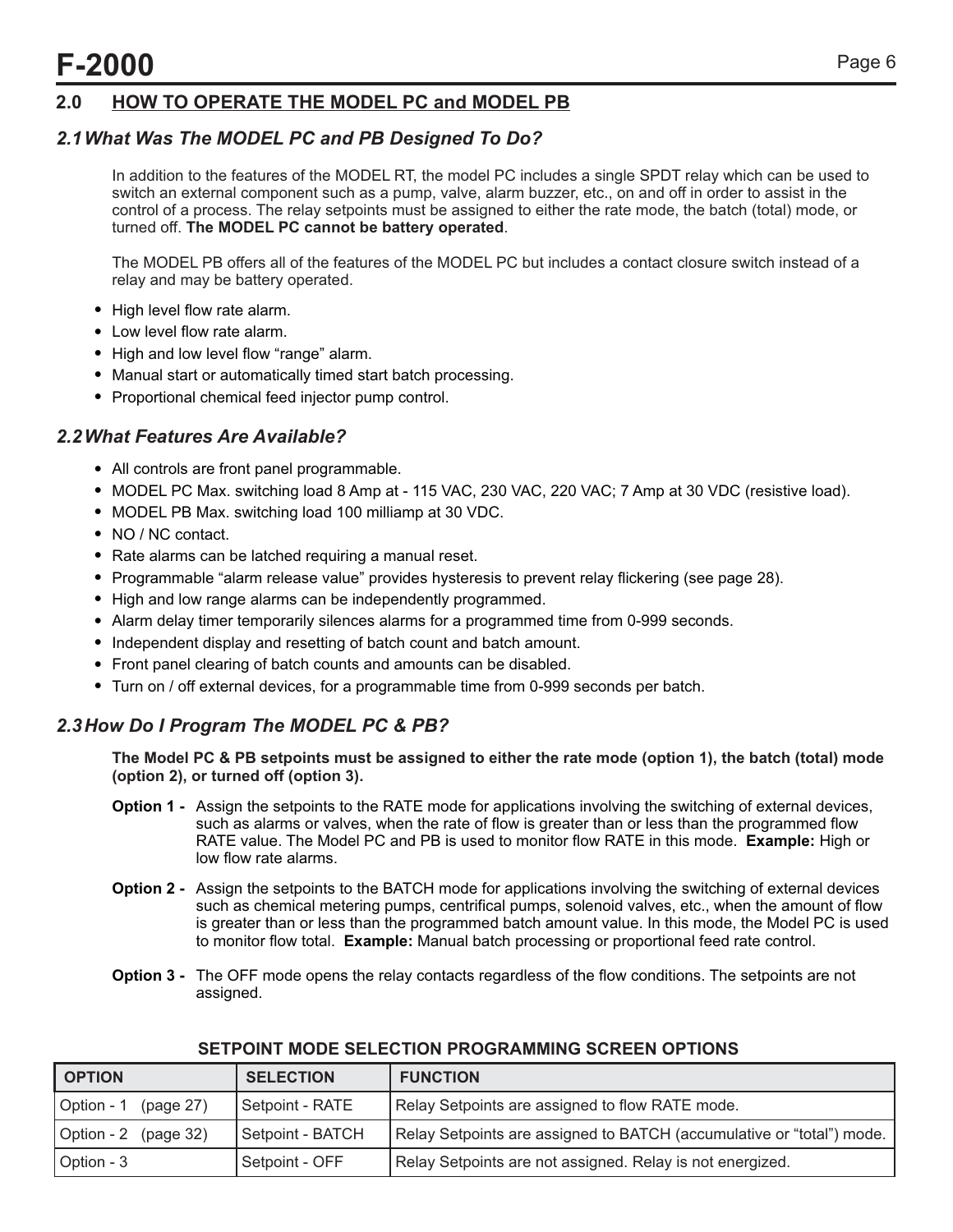### **OPTION 1. RELAY SETPOINTS ARE ASSIGNED TO THE RATE MODE.**

**When the setpoint mode selection screen is assigned to RATE, the following program screens are available:**

| <b>PROGRAMMING SCREEN</b> | PROGRAMMING SCREEN FUNCTION                                                    |
|---------------------------|--------------------------------------------------------------------------------|
| Setpoint - RATE - 1       | High alarm flow RATE trigger value. (Factory default value = 000001)           |
| Setpoint - RATE - 2       | High alarm flow RATE release value. (Factory default value = 000001)           |
| Setpoint - RATE - 3       | Low alarm flow RATE trigger value. (Factory default value = 000001)            |
| Setpoint - RATE - 4       | Low alarm flow RATE release value. (Factory default value = 000001)            |
| Setpoint - RATE - 5       | Alarm reset delay time from $000 - 999$ seconds. (Factory default value = 000) |

#### **The** *relay setpoints* **may be assigned in one of three ways:**

#### **Choice 1. High Alarm Only**

The **High Alarm Trigger Setpoint** energizes the relay at a high flow rate value (high flow alarm). A single trigger value is assigned to a flow rate value greater than the normal flow rate. The relay will energize when the flow rate increases to the programmed value. In this option, the low trigger and release values are not used and should be programmed to a value of zero.

#### **Choice 2. Low Alarm Only**

The **Low Alarm Trigger Setpoint** energizes the relay at a low flow rate value (low flow alarm). A single trigger value is assigned to a flow rate value less than the normal flow rate. The relay will energize when the flow rate decreases to the programmed value. In this option, the high trigger and release values are not used and should be programmed to a value of zero.

#### **Choice 3. High and Low Range Alarm Setpoints**

The **Range Alarm Setpoints** energize the relay at both the high and low flow rate values (out-of-range alarm). Both the high and low trigger values must be assigned creating an acceptable range of flow. The relay will energize when the flow rate increases or decreases out of the acceptable range.

#### **The** *relay action* **may be programmed in three ways:**

**Choice 1. Manual Unlatching** requires the user to press the clear setpoints button to unlatch the relay (turn off the alarm). The relay is energized and latched when the trigger value is reached and remains energized and latched until the clear setpoints button is pressed.

To enable the feature, program the trigger and release values to the same value.

**Choice 2. Automatic Unlatching** requires the programming of a separate release point. When the setpoint is triggered, the relay will automatically unlatch when this release value is crossed. To enable the feature, program a different trigger and release value. The high release value must be less than the high trigger value. The low release value must be greater than the low trigger value.

#### **Choice 3. The Relay is Deactivated**

To deactivate the relay, program all trigger and release values to zero.

NOTE: When latched, regardless of how the relay action is programmed, the relay may be unlatched manually by pressing the front panel "clear setpoints" button. However if there is still an alarm condition (high or low trigger value is exceeded), the relay will immediately re-latch. An alarm reset delay time can be programmed which will delay the re-latching of the relay even though the alarm condition still exists. If the relay is being used to switch an audible alarm, this feature allows for temporarily silencing the alarm, allowing time to affect repairs, without actually disabling the alarm feature. The programmable time range is from 0-999 seconds.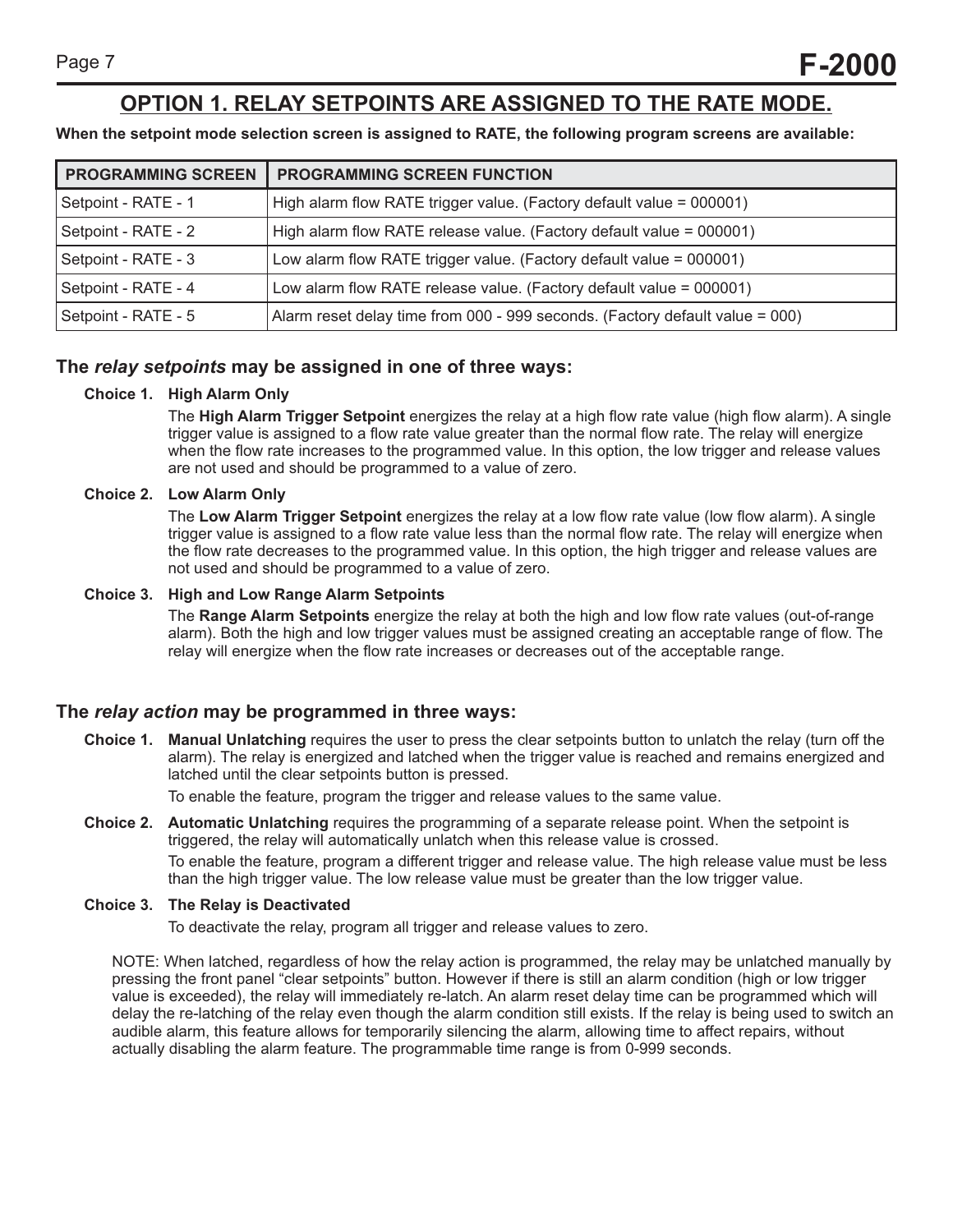### **FLOW RANGE ALARM EXAMPLE**



the release value to increase the amount of hysteresis.

### *2.4Programming the MODEL PC & PB when the setpoints are assigned to rate.*

Caution: An emergency shut off switch for externally controlled electrical equipment is recommended.

*Note:* The F-2000 must be powered by the AC Adapter.

*Note:* While in the programming mode, if no buttons are pressed within twenty seconds, the programming mode is automatically exited without saving the input of the last screen.

#### **Step 1 Enter the programming mode and assign the setpoints to the RATE mode.**

- Press  $\Box$  for at least 1.25 seconds. **ENTER**
- $\bullet$  Press  $\left[\begin{array}{c} \text{NTE} \\ \text{MTE} \end{array}\right]$  to by-pass the first six program screens until you reach the Rate Setpoint Screen (seventh screen). **ENTER**
- Press  $\int_{\text{CLEAR}}$  to select Rate Setpoint On. **TOTAL CLEAR**
- Press **ENTER**

**TOTAL**

#### **Step 2** Enter the High Alarm Trigger Value or 0.

- Press  $\sum_{\text{clear}}$  to select the digit or decimal point to be modified. The selected digit will blink. **CLEAR SETPOINT**
- Press  $\left| \right\rangle_{\text{max}}$  to change the selected digit. *Note:* Setting the value to zero disables the High Alarm. **CLEAR**
- Press | ENTER | when you have entered your desired High Alarm Trigger Value. **ENTER**



 $\bf \Omega$ 

<u>RATE SETPOINT</u>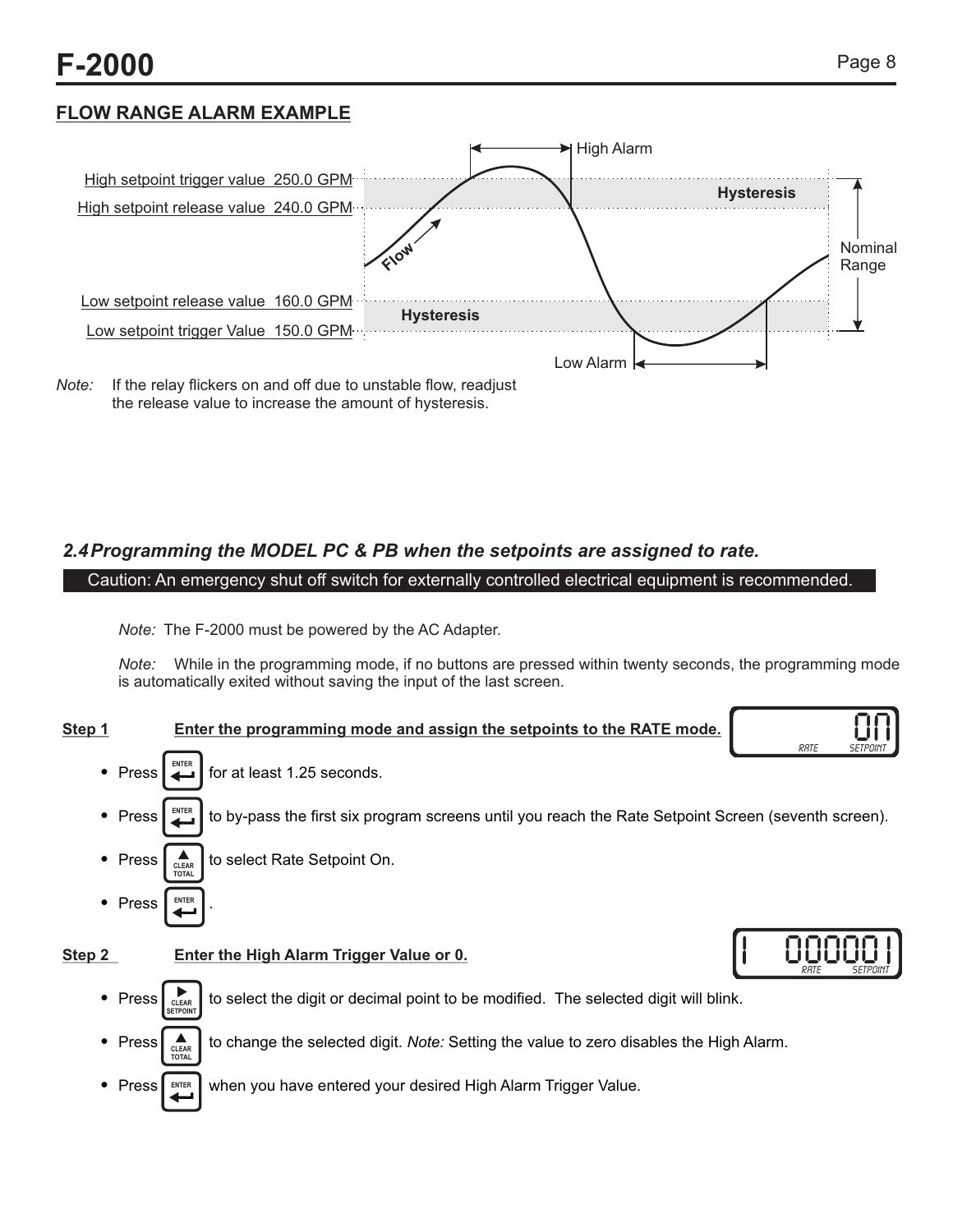00000

00000

2

3

4

**SETPOINT**

#### **Step 3 Enter the High Alarm Release Value or 0.**



**Step 4 Enter the Low Alarm Trigger Value or 0.**

 $\bullet$  Press  $\left| \right|$  consect the digit or decimal point to be changed. The selected digit will blink. Press  $\int_{\text{at-AR}}$  to change the selected digit. *Note:* Setting the value to zero disables the Low Alarm. • Press  $\mathbb{P}^{\text{refl}}$  when you have entered your desired Low Alarm Trigger Value. **ENTER CLEAR SETPOINT TOTAL CLEAR RATE SETPOINT** 

**Step 5 Enter the Low Alarm Release Value or 0.**

- Press  $\left[\lim_{n \to \infty} \right]$  to select the digit or decimal point to be changed. The selected digit will blink. **CLEAR SETPOINT**
- Press  $\int_{\alpha \in \mathbb{R}^n}$  to change the selected digit. *Note:* This value must not be less than the Low Alarm Trigger Value. **TOTAL CLEAR**
- Press  $\lceil \frac{\text{ENTER}}{2} \rceil$  when you have entered your desired Low Alarm Release Value. **ENTER**

**Step 6 Enter the Alarm Reset Delay Timer in seconds or press to bypass this screen. ENTER**





**RATE SETPOINT** 00000

The alarm will be silenced (relay de-energized) for the programmed amount of time when  $\Box$  is pressed.

After the delay time, if the alarm condition still exists, the relay will re-energize. This feature allows the user to temporarily silence the alarm without disabling the alarm feature. The programmed time range is from 0 to 999 seconds.

- Press  $\left| \right|_{\text{clear}}$  to select the digit to be changed. **CLEAR SETPOINT**
- Press  $\int_{\text{max}}$  to change the selected digit. *Note:* Setting the value to zero disables the Alarm Reset Delay Timer. **TOTAL CLEAR**
- Press  $\left| \right|$  to save your Alarm Reset Delay Time. **ENTER**

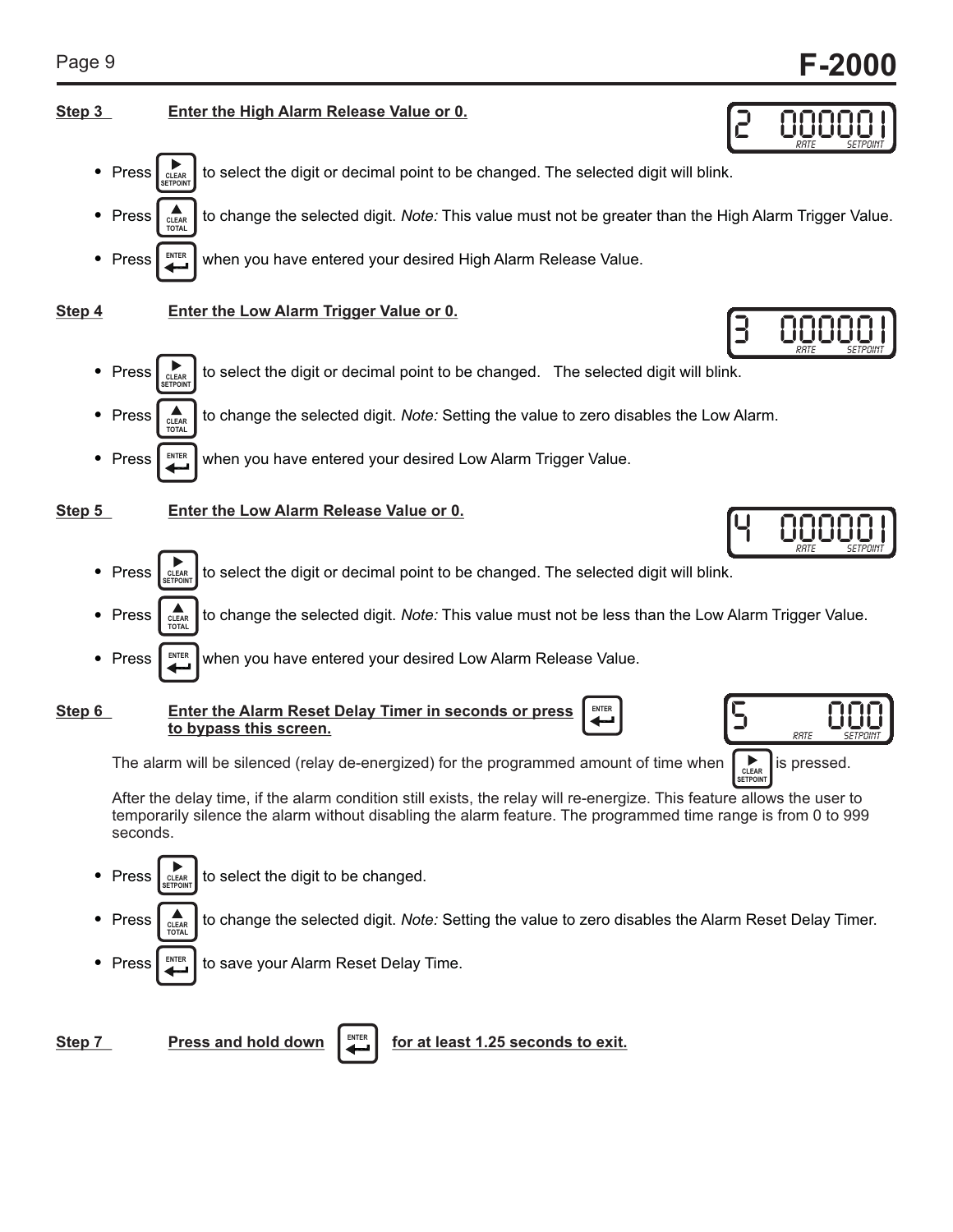### *2.5Examples of Setpoint Assigned to Rate.*



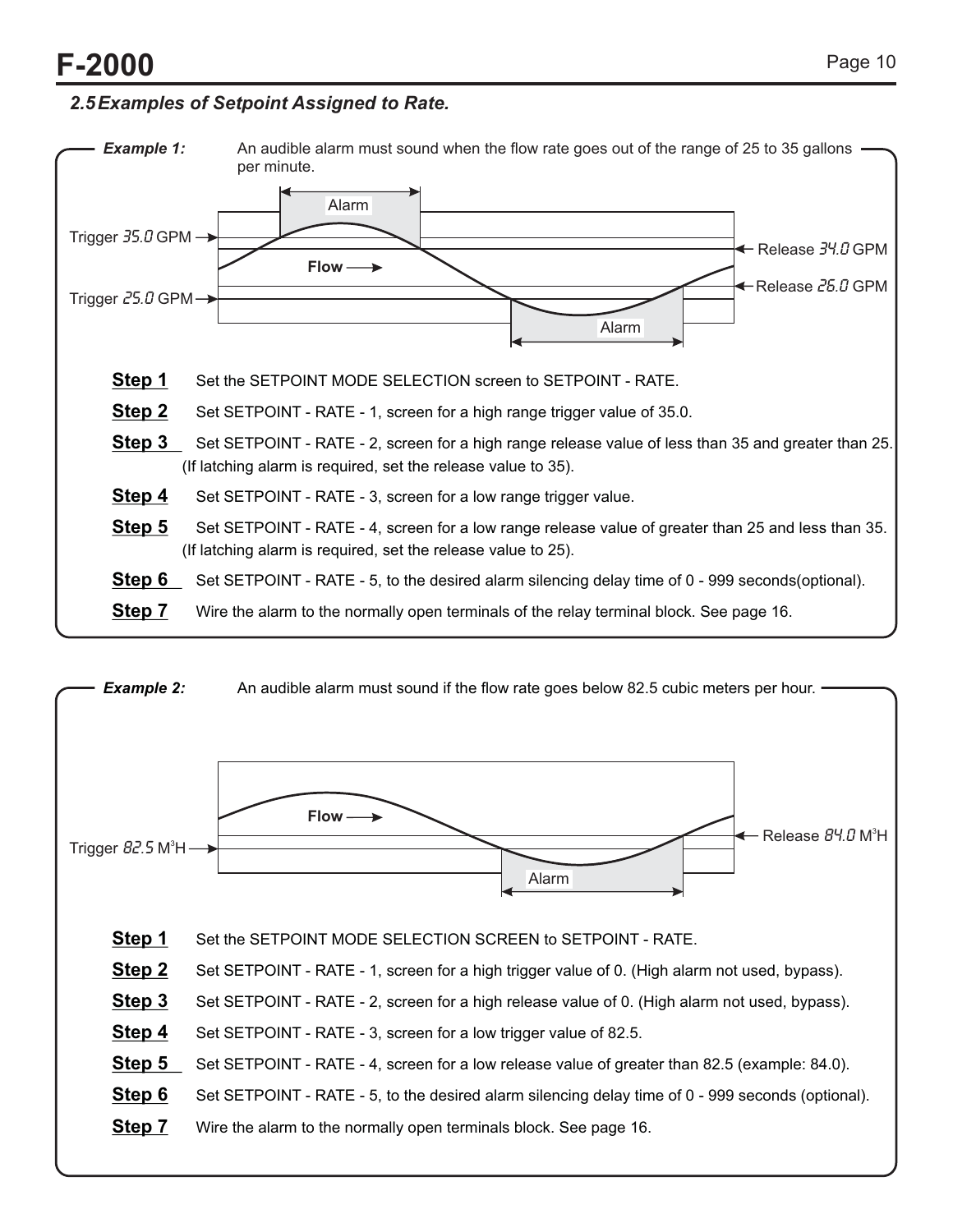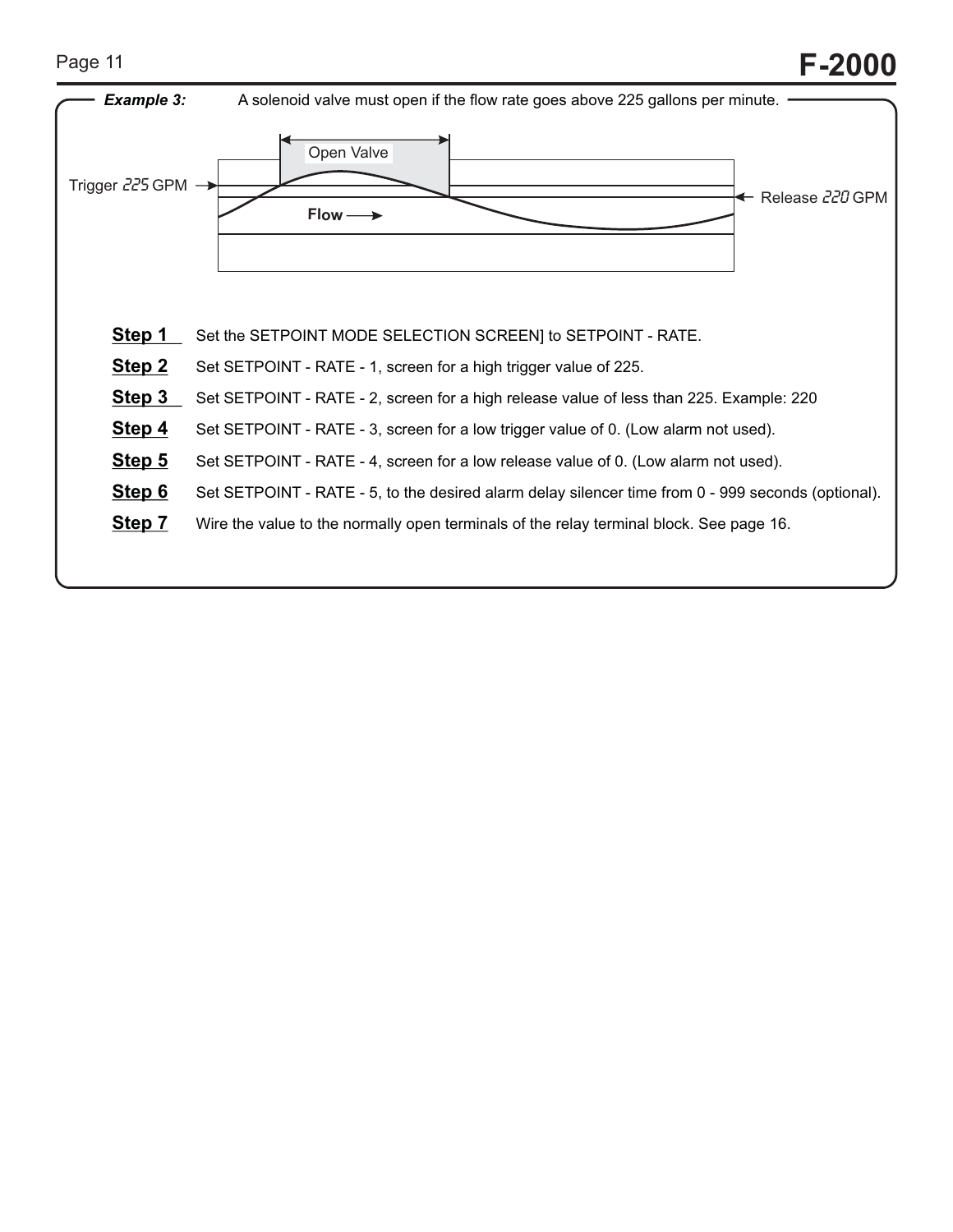### **OPTION 2. RELAY SETPOINTS ARE ASSIGNED TO THE BATCH MODE.**

**BATCH AMOUNT -** Two types of batch applications are available, manually started batches and automatically started batches. Both types require the programming of a batch amount value.

In a **manually started batch**, the relay is energized manually by the user when the front panel clear setpoint button is pressed and de-energized when the batch amount is reached. In this mode, the relay is switching a valve or other device that is controlling the flow being measured.

In an **automatically started batch**, the relay is energized and the external equipment timer is started when the batch amount is reached. The relay is de-energized at the end of the timer cycle.

**AUTO RESET ON/OFF -** The auto reset must be turned off for manual start batches and turned on for auto start batches.

**EXTERNAL EQUIPMENT TIMER -** The external equipment timer is only used with auto start batches.

**When the setpoint mode selection screen is assigned to BATCH, the following program screens are available:**

|                      | <b>PROGRAMMING SCREEN   PROGRAMMING SCREEN FUNCTION</b>                                                        |
|----------------------|----------------------------------------------------------------------------------------------------------------|
| Setpoint - BATCH - 1 | l Batch amount value.                                                                                          |
| Setpoint - BATCH - 2 | Auto reset on or off (on for auto timed batches and proportional feed control, off for manually reset batches) |
| Setpoint - BATCH - 3 | External equipment timer amount in seconds (0 - 999).                                                          |

## **MANUAL BATCH START APPLICATION**

Manual batch start requires pressing the clear setpoints button to energize the relay. The relay de-energizes when the Batch Amount is reached. The clear setpoints button must be pressed again to begin the next batch.

## **CAUTION: A SEPARATE EMERGENCY SHUT-OFF SWITCH FOR EXTERNAL EQUIPMENT IS RECOMMENDED.**

#### **Application 1. Manual Batch Operation**

In this operation, the relay is used to switch a device such as a valve or pump, *that is controlling* the flow being measured.

*Example:* a pump is turned on and off to fill containers to a preset amount of fluid. The fluid being pumped is also the fluid being measured by the F-2000.

- 1. The pump is wired to the normally open relay contacts of the F-2000.
- 2. Manually pressing the front panel "*clear setpoints"* button starts the batch by energizing the relay, which switches on power to the pump. The **SETPOINT** display icon illuminates.
- 3. The displayed Batch Number increments by one.
- 4. The displayed Batch Amount increases based on the pump flow rate.

5. When the programmed Batch Amount is reached, the relay de-energizes, turning off the pump. The **SETPOINT** display icon disappears.

6. The batch is complete.

*Note:* The batch may be interrupted and re-started by pressing the "*clear setpoints"* button. The **SETPOINT** display icon flashes.

### **AUTOMATIC BATCH START APPLICATION**

Automatic Batch Start requires programming the EXTERNAL EQUIPMENT TIMER to a specific time from 000 - 999 seconds. When the batch amount is reached, the relay energizes and the timer starts. The relay de-energizes when the number of seconds programmed is reached.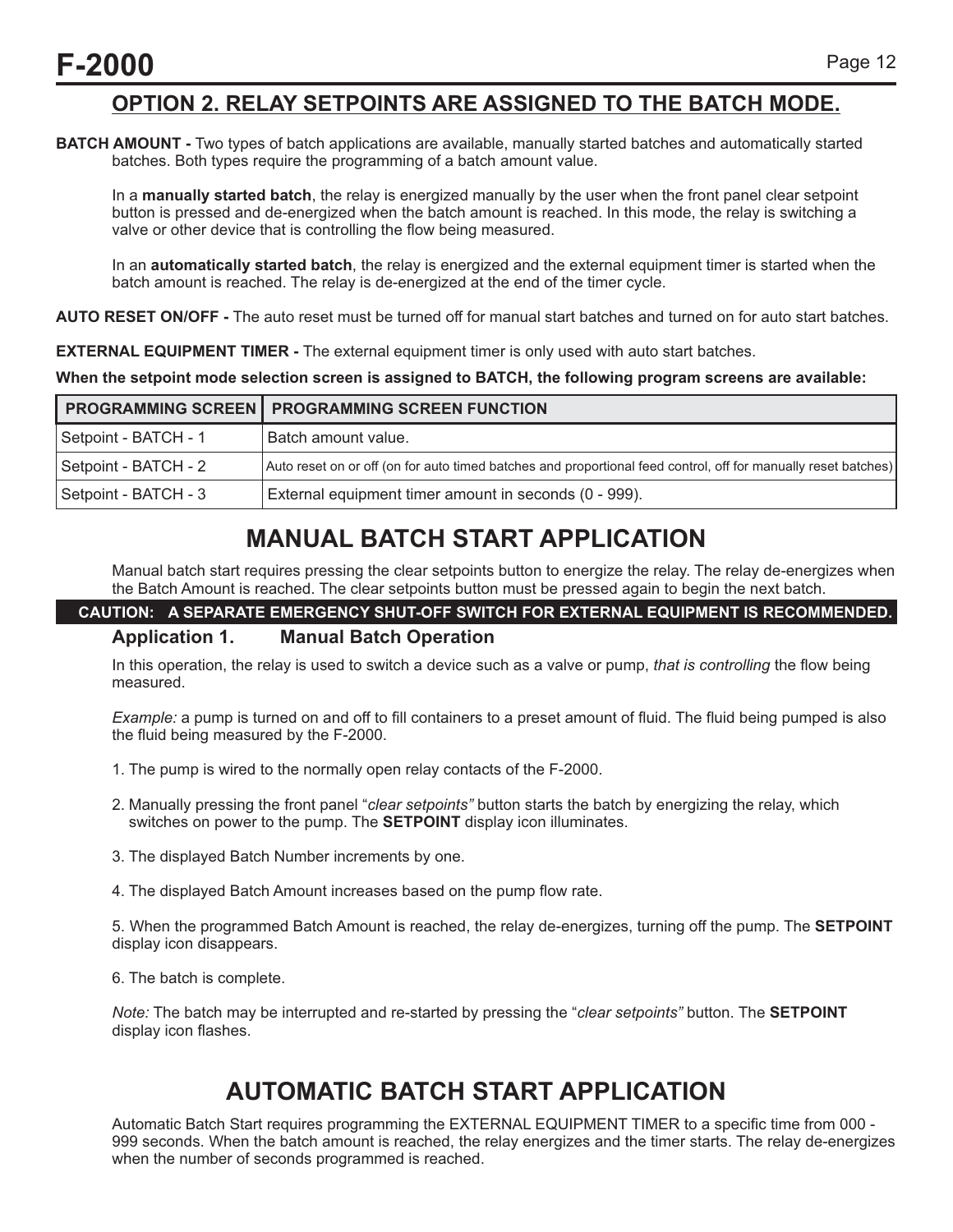#### **Application 2. Proportional Chemical Feed Operation**

In this operation, the relay is used to switch a device such as a valve or pump, *that is being controlled* by the flow being measured.

*Example:* A chemical injection pump is turned on for a preset amount of time when the Programmed Batch Amount is reached, thus injecting an amount of chemical per an amount of measured flow.

- 1. The chemical injection pump is wired to the normally open relay contacts.
- 2. The flow measurement begins.
- 3. The displayed Batch amount increases based on the flow rate being measured.
- 4. When the programmed Batch Amount is reached, the following occurs:
	- a. The external equipment timer begins.
	- b. The relay energizes turning on the chemical injection pump.
	- c. The Batch Amount Resets to zero.
	- d. The next batch flow rate measurement begins and the displayed Batch Amount increases.
	- e. When the External Equipment Timer cycle ends, the relay de-energizes turning off the chemical injection pump.
- 5. The displayed Batch Number increments by one.
- 6. The batch is complete.

*Note:* The chemical pump may be stopped and re-started by pressing the clear setpoints button.

#### **Application 3. Automatically Timed Batching Operation**

In this operation, the relay is used to switch a device, such as a valve or pump, *that is controlling* the flow being measured.

Example: A solenoid valve is wired to the normally closed contact of the F-2000 relay. In the de-energized relay state, the valve is energized and open, which permits the flow being measured to flow. When the programmed batch amount is reached, the relay is energized, opening the relay circuit which closes the valve, and a time delay cycle begins. After the time delay cycle, the relay de-energizes which opens the solenoid valve and the next batch begins.

#### **CAUTION: WHEN WIRED TO THE NORMALLY CLOSED CONTACTS OF THE RELAY, EXTERNAL EQUIPMENT WILL BE ENERGIZED IF THE CLEAR SETPOINTS BUTTON IS PRESSED. A SEPARATE EMERGENCY SHUT-OFF SWITCH FOR EXTERNAL EQUIPMENT IS RECOMMENDED.**

- 1. The solenoid valve is wired to the normally closed contacts.
- 2. The flow measurement begins.
- 3. The displayed Batch Amount increases based on the flow rate being measured.
- 4. When the programmed Batch Amount is reached, the following occurs:
	- a. The time delay cycle (External Equipment Timer) begins.
	- b. The relay energizes closing the valve which stops the flow.
	- c. The batch amount resets to zero.
- 5. When the External Equipment Timer cycle ends, the relay de-energizes, opening the solenoid valve.
- 6. The displayed Batch Number increments by one.
- 7. The batch is complete.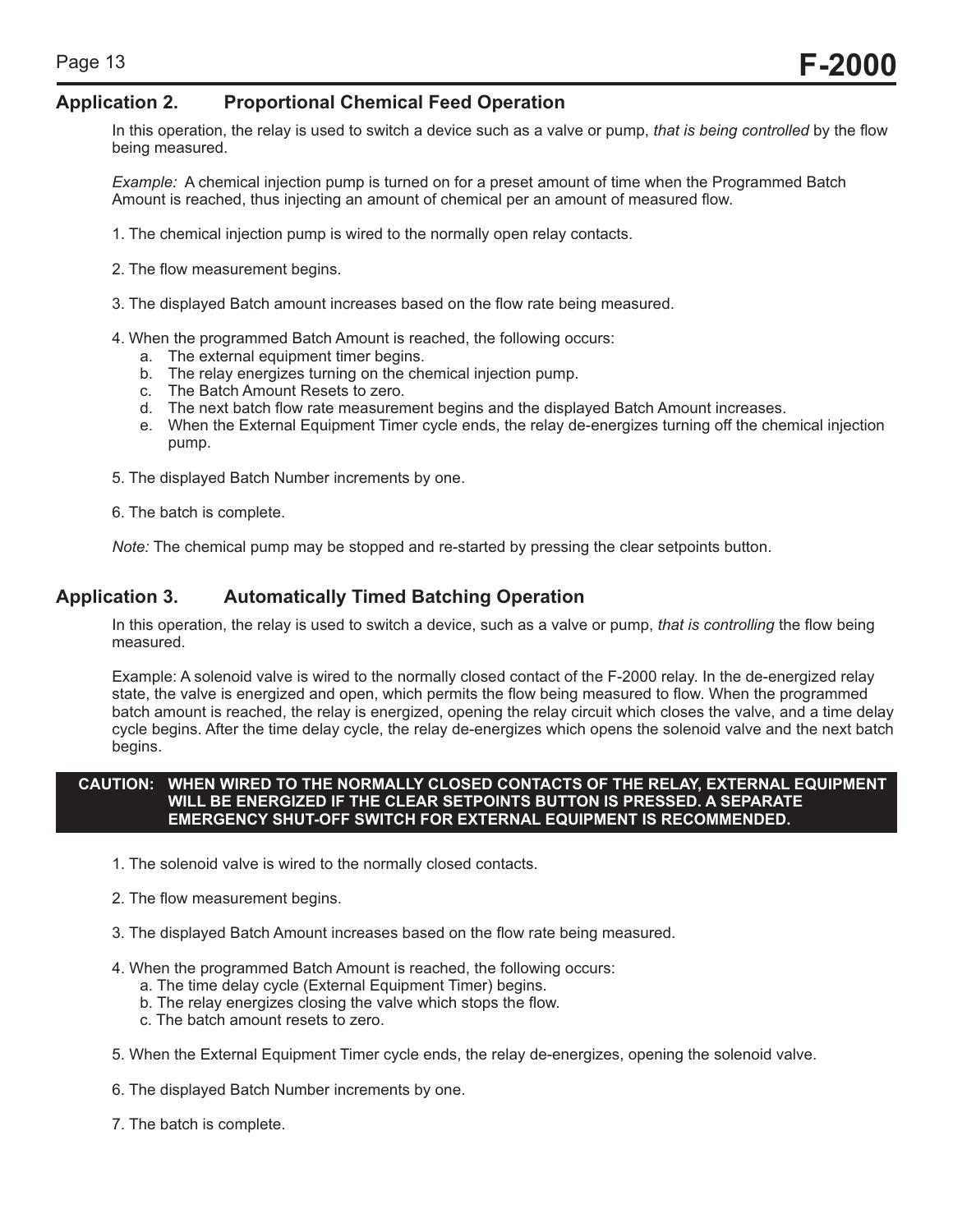### *2.6Programming The MODEL PC & PB When Setpoints Are Assigned To Batch*

*Note:* **The F-2000 must be powered by the AC adapter.**

**CAUTION: A SEPARATE EMERGENCY SHUT-OFF SWITCH FOR EXTERNAL EQUIPMENT IS RECOMMENDED.**

- 
- **Step 1 Enter the programming mode and assign the setpoint to the BATCH mode.**



#### **Step 2 The Setpoint Batch-1 screen, Batch Amount Value is selected.**

This screen is used to enter the batch amount value. The relay will energize when the accumulated total flow equals the programmed value.

- Press  $\left| \sum_{n=1}^{\infty} \right|$  to select the digit or the decimal to be modified. The selected digit will blink. **CLEAR SETPOINT**
- Press  $\int_{0}^{\frac{\pi}{2}} \csc^2 1$  to change the selected digit. **TOTAL CLEAR**
- Press  $\Box$  when you have finished. **ENTER**

#### **Step 3 The Setpoint Batch-2 screen, Auto Batch Start On or Off is enabled.**

This screen is used to toggle the auto Batch Start function On and Off.

Note: Select **On** for auto-Start Batches and **Off** for manual Start Batches.

Press  $\int_{\frac{CERR}{TOTA}}$  to select On or Off. Press  $\Box$  when you have finished. **TOTAL CLEAR ENTER**

#### **Step 4** The Setpoint Batch-3 screen, external equipment Timer amount **(in seconds) is displayed.**

This screen is used to enter the number of seconds per batch that the relay will be energized.

*Note:* Set to zero for manual Start Batch operations.

- Press  $\left| \xi_{\text{SFDONT}} \right|$  to select the digit to be modified. Press  $\int_{\frac{CFLAR}{LQTAI}}$  to change the selected digit. **CLEAR SETPOINT TOTAL CLEAR**
- Press  $\left| \right|$  when you've finished. **ENTER**





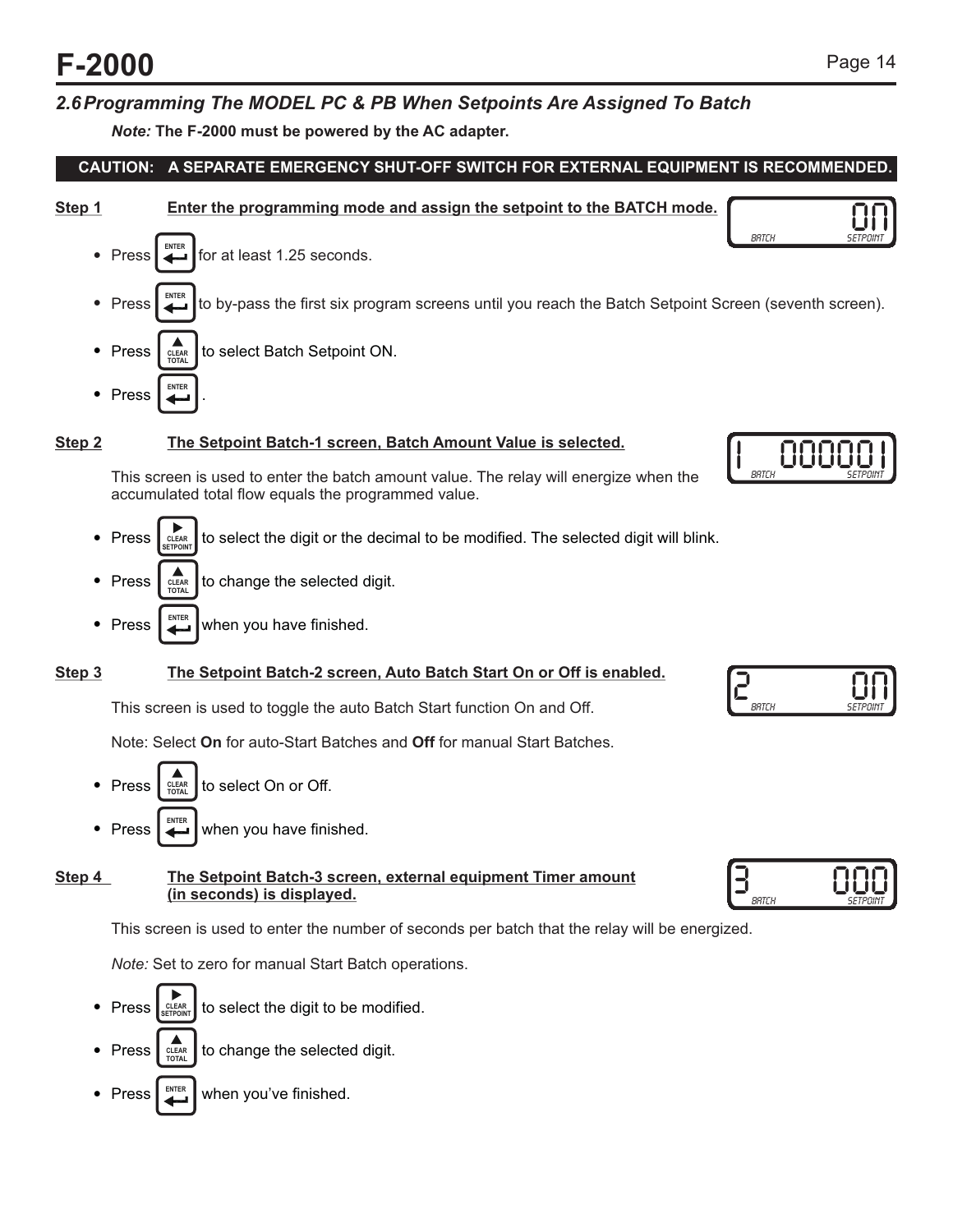### *2.7Examples of Setpoint Assigned To Batch*

| <b>Example 1:</b> | Proportional feed application. A chemical feed pump must run for 3 seconds for every 12.57<br>liters of flow measured. |
|-------------------|------------------------------------------------------------------------------------------------------------------------|
| Step 1            | Set the SETPOINT MODE SELECTION screen to SETPOINT - BATCH.                                                            |
| Step 2            | Set SETPOINT - BATCH - 1 screen for a batch amount value of 000012.57                                                  |
| Step 3            | Set SETPOINT - BATCH - 2 screen for automatic batch start.                                                             |
| Step 4            | Set SETPOINT - BATCH - 3 screen for external equipment timer on-time of 003 seconds.                                   |
| Step 5            | Wire the pump to the normally open terminals of the relay terminal block.                                              |
| Step 6            | The pump will start automatically when the batch amount is reached.                                                    |
|                   |                                                                                                                        |

| <b>Example 2:</b> | Manual batch application. In a truck depot, an attendant must open a solenoid valve —<br>allowing 2,000 gallons of water to flow into each truck. |  |
|-------------------|---------------------------------------------------------------------------------------------------------------------------------------------------|--|
| Step 1            | Set the SETPOINT MODE SELECTION screens to SETPOINT - BATCH                                                                                       |  |
| Step 2            | Set SETPOINT - BATCH - 1 screen for a batch amount value of 00002000                                                                              |  |
| Step 3            | Set SETPOINT - BATCH - 2 screen for automatic BATCH START OFF.                                                                                    |  |
| Step 4            | Set SETPOINT - BATCH - 3 screen for external equipment timer on-time of 000 seconds.                                                              |  |
| Step 5            | Wire the solenoid valve to the normally open terminals of the relay terminal block.                                                               |  |
| Step 6            | to begin the first batch.<br><b>Press</b>                                                                                                         |  |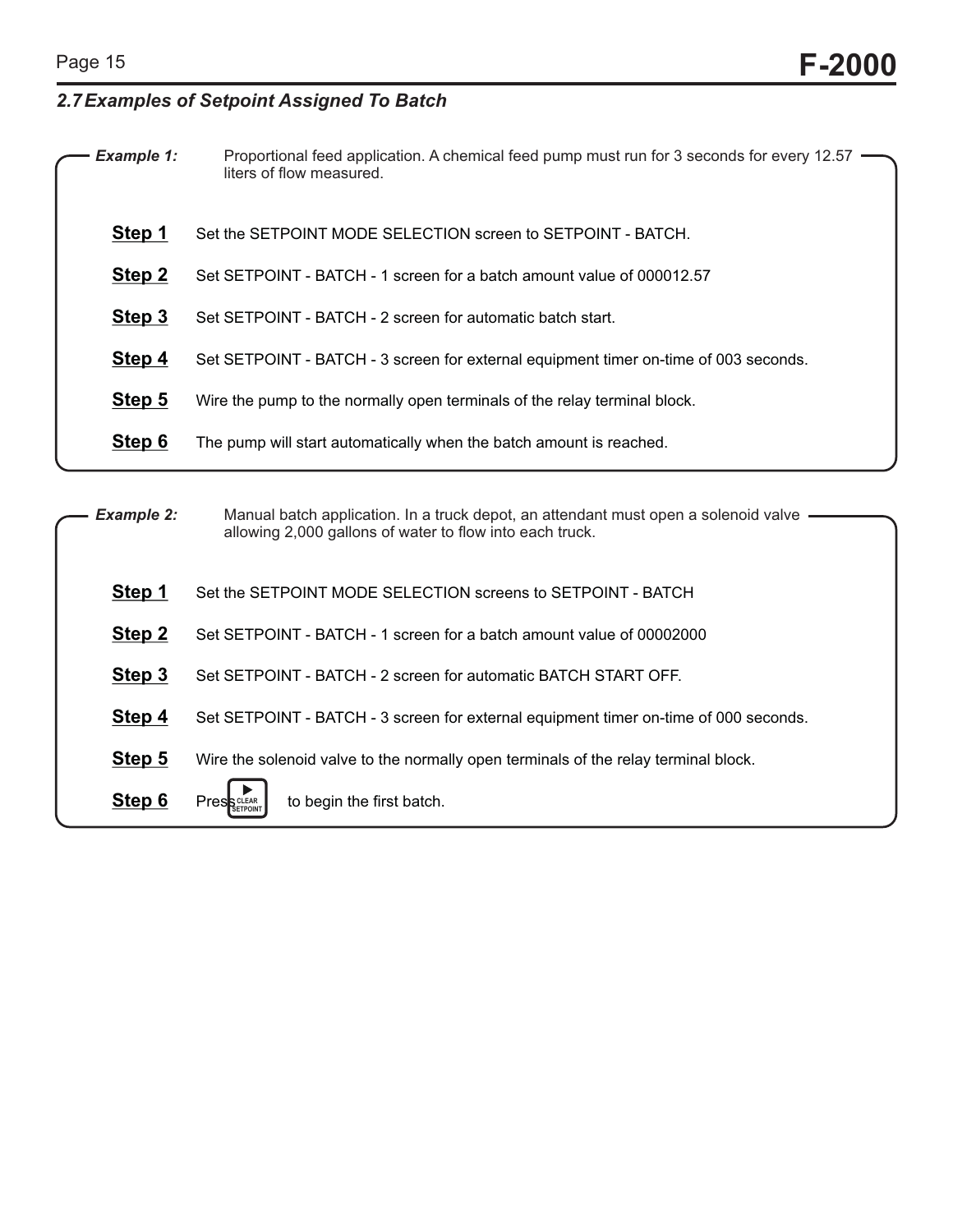00000

0000

<u>MR</u> 2

### **3.0 HOW TO OPERATE THE MODEL AO**

### *3.1What Was The MODEL AO Designed To Do?*

• Output a 4-20mA or 0-10VDC signal which is proportional to the flow.

### *3.2What Features Are Available?*

- 
- 
- 
- Front panel programmable zero and span.<br>• 20-4mA and 10-0VDC inverted logic capabilities.<br>• Front programming can be disabled for security.<br>• 4-20mA or 10VDC output signal (factory default) selected via jumper pin locate

### *3.3How Do I Program The MODEL AO?*

*Note:* The F-2000 must be powered by AC Adapter

*Note:* The output signal can be inverted. Either the low or the high output signal may be assigned to the lower or

| <b>Programming Screen</b> | <b>Programming Screen Function</b>                                                                                                                     |
|---------------------------|--------------------------------------------------------------------------------------------------------------------------------------------------------|
| MA <sub>1</sub>           | Input the desired flow rate which corresponds to an output signal of 4mA or 0VDC. This<br>value may be either the high or the low point in the range.  |
| MA <sub>2</sub>           | Input the desired flow rate which corresponds to an output signal of 20mA or 10VDC. This<br>is the opposite range point from the MA 1 setting (above). |

### **Step 1** MA 1, Flow Rate at Low Output Signal (4mA or 0VDC).

• Press  $\Box$  for at least 1.25 seconds to activate programming mode. • Press  $\left| \right|$  to toggle through the different display screens until you reach the MA screen. • Press  $\int_{\text{CIER}}$  to select the digit to be changed. *Note:* The selected digit will blink. • Press  $\int_{\text{cLEAR}}$  to change the selected digit. • Press MA **CLEAR SETPOINT ENTER TOTAL CLEAR ENTER ENTER**

### **Step 2 MA 2, Flow Rate at High output Signal (20mA or 10VDC).**

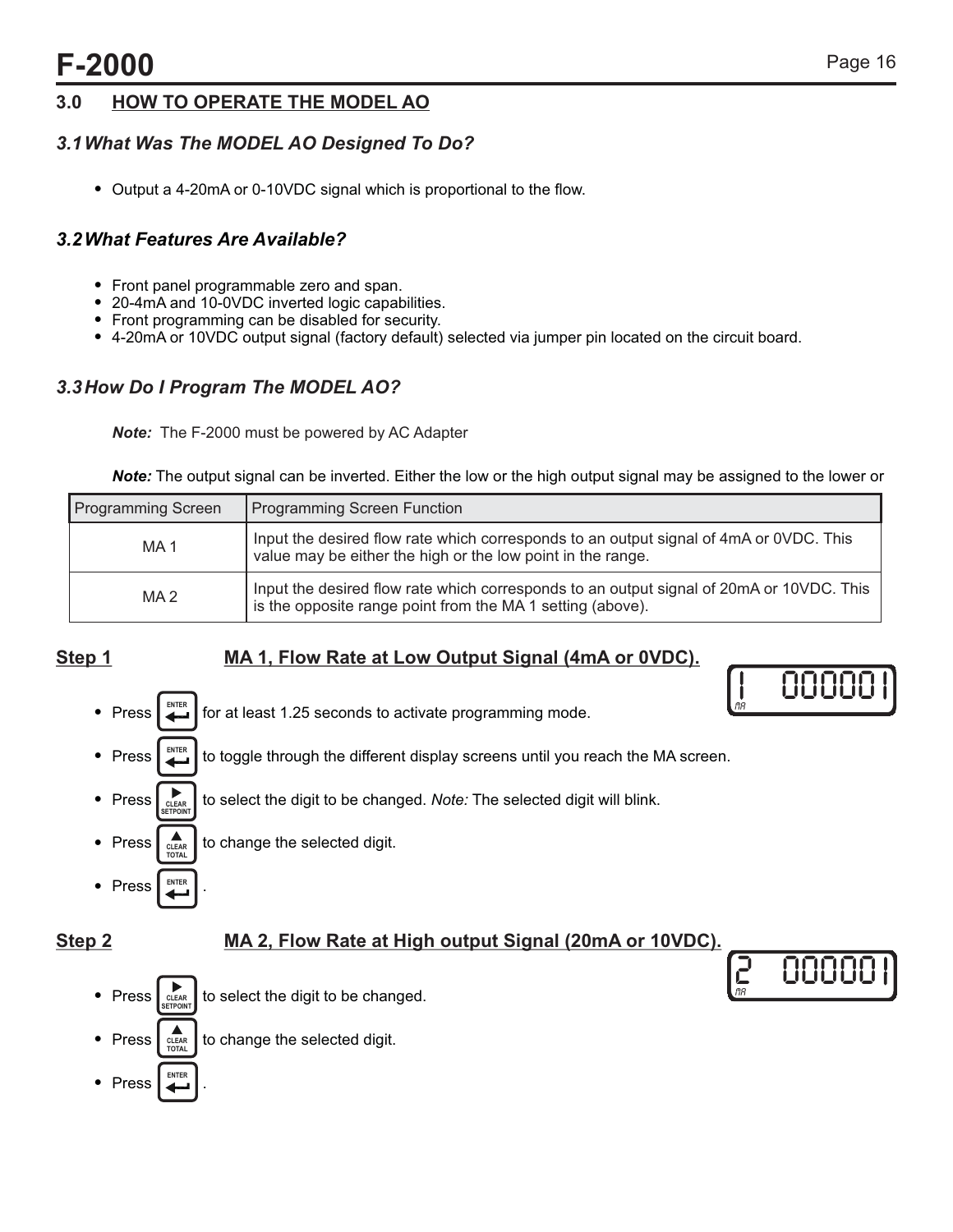**4.0 Programming Menu Flow Chart**